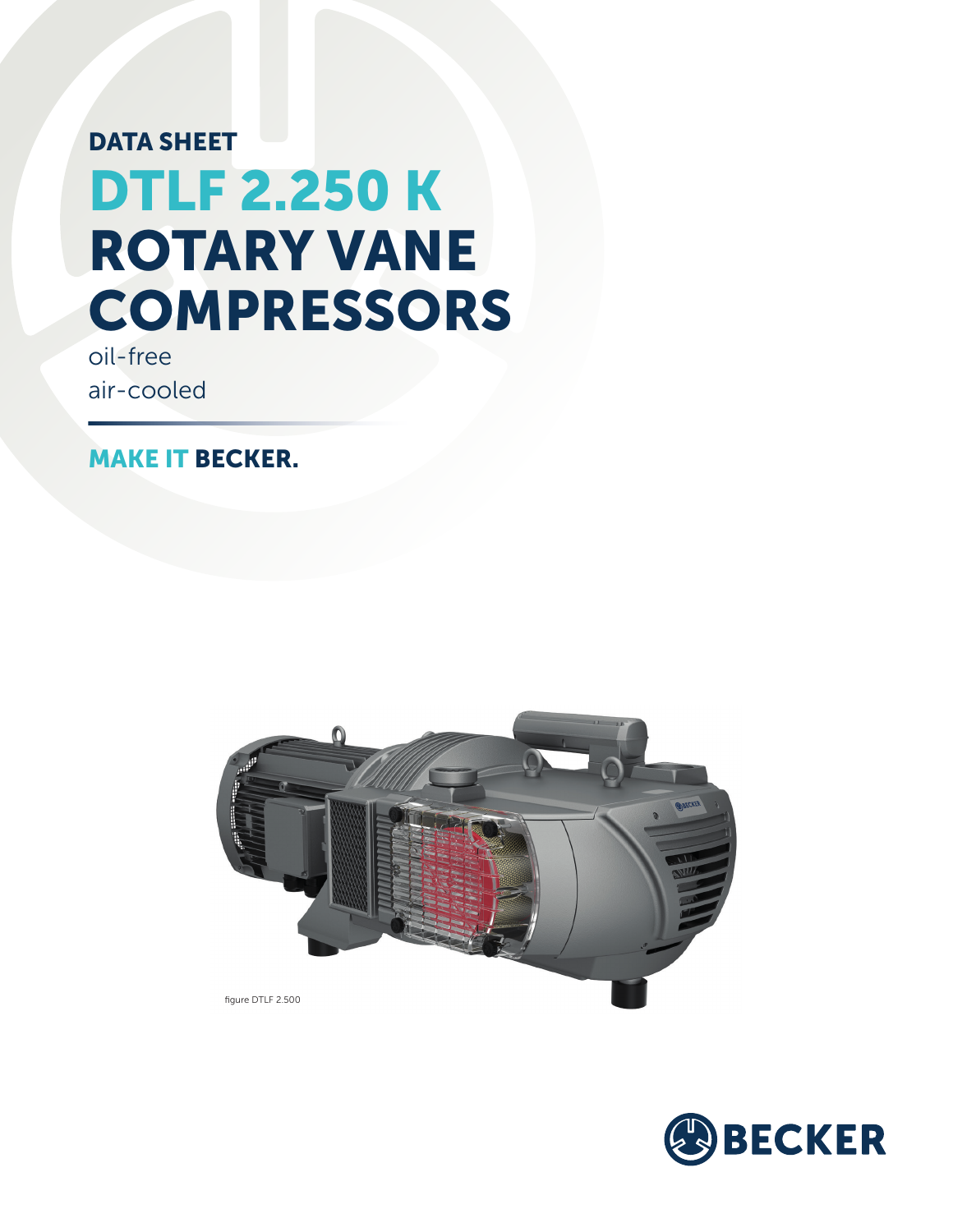





- 1 Pressure connection (G2½)
- 2 Pressure safety valve with silencer
- 3 Air nozzle with silencer
- **·** Including integrated suction air filter, pressure side with cooler
- **•** The motor illustration may vary
- **▪** Dimensions in inch

|       | Blast air rate |       | <b>Pressure</b> |       | Motors | <b>Emission sound</b><br>pressure level <sup>1)</sup> | Weight<br>w/o motor |       |
|-------|----------------|-------|-----------------|-------|--------|-------------------------------------------------------|---------------------|-------|
|       | <b>CFM</b>     |       | <b>PSIG</b>     |       | hp     | dB(A)                                                 |                     | lbs   |
| 50 Hz | 60 Hz          | 50 Hz | 60 Hz           | 50 Hz | 60 Hz  | 50 Hz                                                 | 60 Hz               |       |
| 141   | 166            | 7.25  | 7.25            | 10.1  | 12.1   | 79                                                    | 80                  | 363.8 |
| 141   | 166            | 21.75 | 21.75           | 14.8  | 17.7   | 83                                                    | 84                  | 363.8 |
| 141   | 166            | 26.1  | 26.1            | 20.1  | 24.1   | 84                                                    | 85                  | 363.8 |

<sup>1)</sup> According to DIN EN ISO 11203, accuracy class of measurement: class 2, extended measurement uncertainty: 3 dB 39.4 inch distance, at medium load, both connection sides piped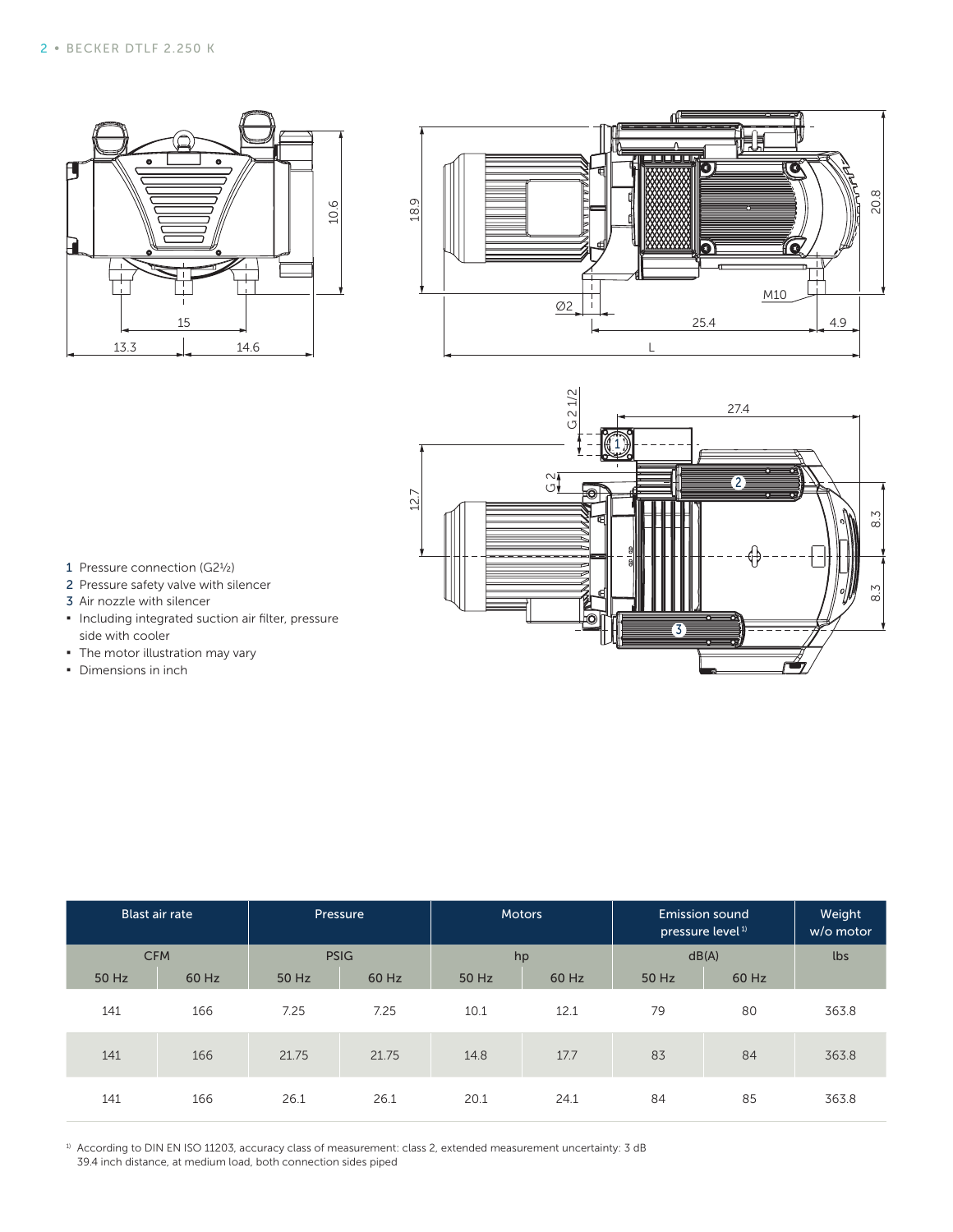| 3~ Motors    |                         |                       |     |     |                |       |                                       |                 |               | L.                 |        |                                             |      |
|--------------|-------------------------|-----------------------|-----|-----|----------------|-------|---------------------------------------|-----------------|---------------|--------------------|--------|---------------------------------------------|------|
| #            | 50 Hz                   |                       |     |     |                | 60 Hz |                                       |                 |               |                    | Weight | Version                                     |      |
|              | hp                      | V                     |     | rpm | $\mathsf{A}$   | hp    | V                                     |                 | rpm           | A                  | lbs.   |                                             | inch |
|              |                         |                       |     |     |                |       | ∆460/Y795                             |                 |               | IE3 1163 16.8/9.7  | 236.0  |                                             |      |
|              |                         | 01 10.1 A400/Y690 IE3 |     | 967 | 16.8/9.7       | 12.1  | ∆400/Y690                             |                 |               | 1151 18.4/10.6     |        | IP55 • ISO F • bimetal                      | 46.3 |
| 02           |                         |                       |     |     |                | 12.1  | YY230/Y460                            | IE <sub>3</sub> |               | 1163 33.4/16.7     | 236.0  | UL(E235514) • CSA                           |      |
|              |                         |                       |     |     |                |       | <b>YY208</b>                          |                 | 1156 35.4     |                    |        | <b>CC329B</b><br>IP55 • ISO F • bimetal     | 46.3 |
|              |                         | 03 10.1 A200/Y350     |     |     | 37.1/21.4      | 12.1  | Δ220/Y380-400 IE3 1165 35.3/20.4-20.1 |                 |               |                    | 224.9  |                                             |      |
|              |                         |                       |     | 965 |                |       | ∆200/Y350                             |                 |               | 1162 36.4/21.0     |        | IP55 • ISO F • bimetal                      | 46.5 |
|              |                         |                       |     |     |                |       |                                       |                 |               |                    |        | UL(E235514) • CSA                           |      |
| 04           |                         |                       |     |     |                |       | 12.1 $\triangle$ 400/Y690             |                 |               | IE3 1165 19.3/11.1 | 224.9  | <b>CC329B</b><br>IP55 • ISO F • bimetal     | 46.3 |
| 05 14.8 4400 |                         |                       | IE3 | 987 | 24.9           | 17.7  | Δ460                                  |                 | IE3 1185 25.0 |                    | 359.4  | IP55 • ISO F • bimetal                      |      |
|              |                         |                       |     |     |                |       | Δ400                                  |                 | 1180 27.3     |                    |        |                                             | 51.2 |
| 06           |                         |                       |     |     |                | 17.7  | YY230/Y460                            |                 |               | IE3 1185 50.6/25.3 | 358.3  | UL(E235514) • CSA                           |      |
|              |                         |                       |     |     |                |       | <b>YY208</b>                          |                 | 1180 52.9     |                    |        | <b>CC329B</b><br>IP55 • ISO F • bimetal     | 51.2 |
|              |                         | 07 14.8 A200/Y350 IE3 |     |     | 45.9/26.5 17.7 |       | △220/Y380-400 IE3 1185 49.0/28.3-27.2 |                 |               |                    | 359.4  | UL(E235514) • CSA                           |      |
|              |                         |                       |     | 985 |                |       | ∆200/Y350                             |                 |               | 1177 52.8/30.5     |        | <b>CC329B</b><br>IP55 • ISO F • bimetal     | 50.9 |
|              |                         |                       |     |     |                |       |                                       |                 |               |                    |        | UL(E235514) • CSA                           |      |
| 08           |                         |                       |     |     |                |       | 17.7 $\triangle$ 400/Y690             |                 |               | IE3 1185 27.8/15.9 | 366.0  | <b>CC329B</b>                               | 51.2 |
|              |                         |                       |     |     |                |       | Δ460                                  |                 | IE3 1183 33.7 |                    |        | IP55 • ISO F • bimetal<br>UL(E235514) • CSA |      |
|              | 09 20.1 $\triangle$ 400 |                       | IE3 | 985 | 33.4           | 24.1  | Δ400                                  |                 | 1175 37.2     |                    | 432.2  | <b>CC329B</b>                               | 51.2 |
|              |                         |                       |     |     |                |       |                                       |                 |               |                    |        | IP55 . ISO F . bimetal<br>UL(E235514) • CSA |      |
| 10           |                         |                       |     |     |                | 24.1  | YY230/Y460                            |                 |               | IE3 1183 69.1/34.6 | 358.3  | <b>CC329B</b>                               | 51.2 |
|              |                         |                       |     |     |                |       | <b>YY208</b>                          |                 | 1180 72.3     |                    |        | IP55 • ISO F • bimetal                      |      |
|              |                         | 11 20.1 A200/Y350 IE3 |     | 987 | 68.6/39.6 24.1 |       | △220/Y380-400 IE3 1185 69.7/40.2-39.6 |                 |               |                    | 359.4  | UL(E235514) • CSA<br><b>CC329B</b>          | 51.2 |
|              |                         |                       |     |     |                |       | Δ200/Y350                             |                 |               | 1180 73.1/42.2     |        | IP55 • ISO F • bimetal                      |      |
| 12           |                         |                       |     |     |                |       | 24.1 $\triangle$ 400/Y690             |                 |               | IE3 1185 38.9/22.4 | 434.4  | UL(E235514) • CSA<br><b>CC329B</b>          | 51.2 |
|              |                         |                       |     |     |                |       |                                       |                 |               |                    |        | IP55 • ISO F • bimetal                      |      |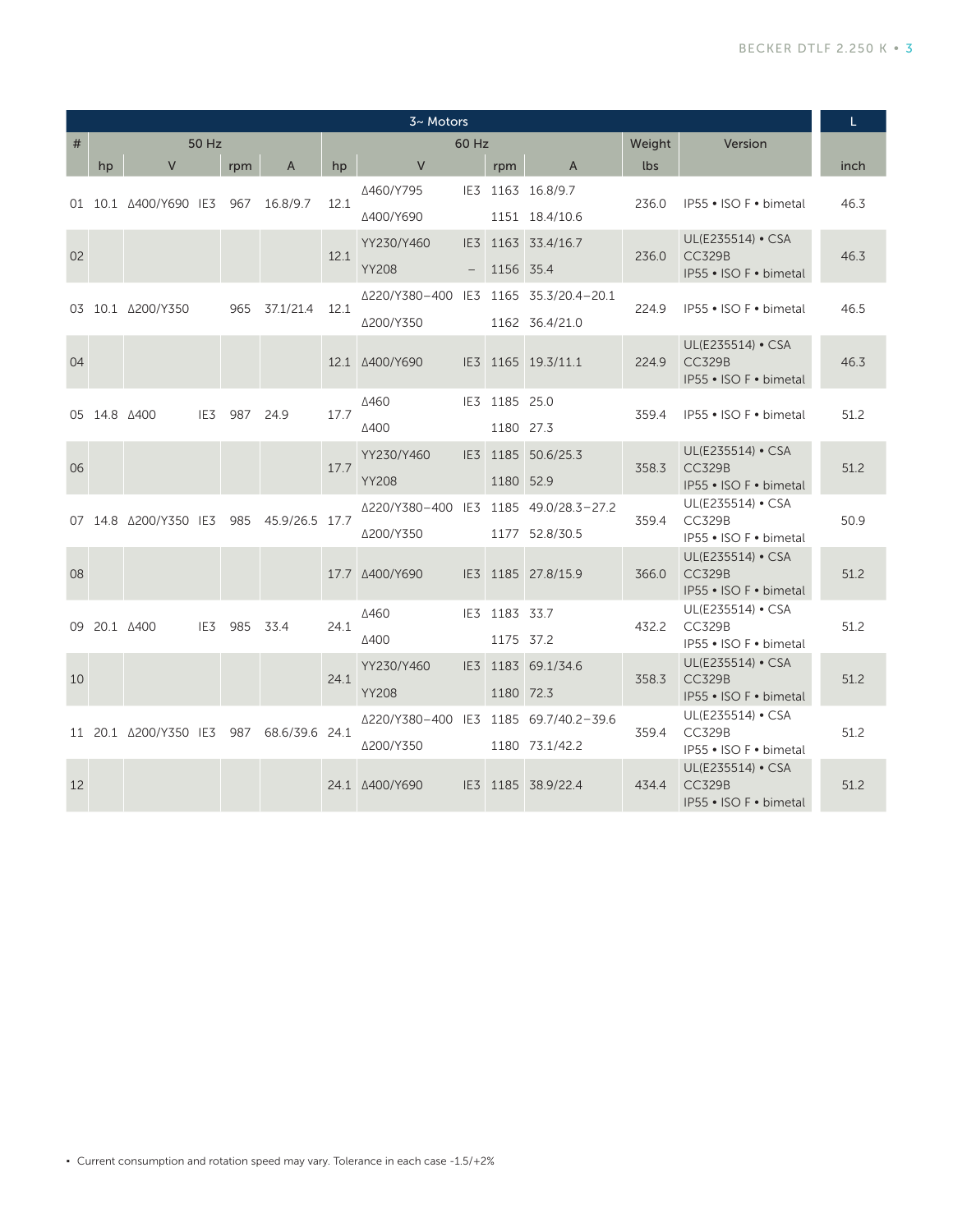

Reference data (atmosphere): 0 PSIG, 68°F Tolerance: ±5%